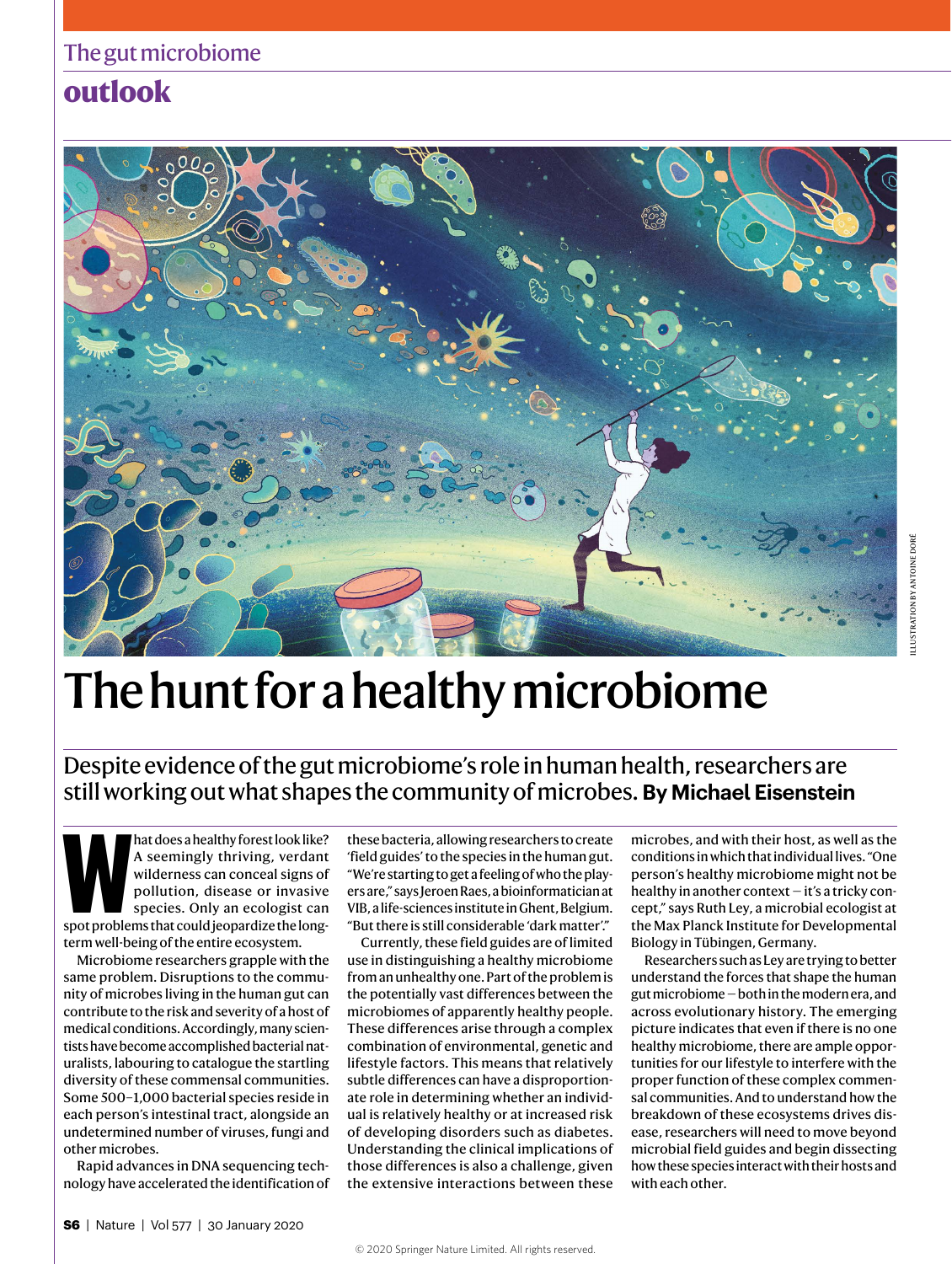A mother's first gift to her newborn is a healthy smattering of microbes. Some are passed along through breastfeeding and skin-to-skin contact, but many microbes are acquired during passage through the birth canal. This means that if the baby is delivered by caesarean section, they might miss out on a valuable bacterial starter kit. Because a child's earliest years generally establish the composition of a gut community that will persist throughout adulthood, the resulting disruptions can have serious long-term health consequences. "As these infants grow, they have higher risk of obesity, and of modern plagues like diabetes, allergies and asthma," says Maria Gloria Dominguez-Bello, a microbiologist at Rutgers University in New Brunswick, New Jersey. In a small clinical study, her team found that swabbing newborns delivered by c-section with fluids from their mother's birth canal could help to mitigate some of the lost microbial diversity<sup>1</sup>. Several larger trials are under way to assess the longer-term health benefits.

Environmental exposures early in life also strongly affect a child's microbiome. Susan Lynch, a microbiome researcher at the University of California, San Francisco, has been exploring links between environmental factors during childhood and the subsequent risk of developing allergies and asthma. Her findings indicate that new parents shouldn't be afraid of a little dirt — or fur. After monitoring a cohort of nearly 1,200 infants, Lynch and her colleagues found that a dog might be a baby's best friend when it comes to avoiding respiratory disorders<sup>2</sup>. "The only factor that discriminated high- from low-risk groups was dog ownership," says Lynch. She says that dogs (and, to a lesser extent, cats) "increase the diversity of bacteria and lower the diversity of fungi in the houses where these babies are raised". This finding aligns with other research showing that a rural upbringing or growing up on a farm might yield a richer gut microbiome that reduces the risk of inflammatory respiratory diseases relative to children raised in more urban environments.

At a certain point during childhood, the composition of the gut microbiome generally stops changing — although precisely when is unclear. A study in 2012 surveyed gut microbes from individuals in Malawi, Venezuela and the United States, and found a striking pattern<sup>3</sup>. "By three, you can no longer tell the babies from the adults," says Dominguez-Bello, who was a co-author on the paper. However, she notes that there is also evidence that the microbiome remains somewhat mutable beyond this point. What is clear is that by adulthood, this ecosystem reaches a state of equilibrium. "It's very stable," says Eran Segal,

a computational biologist at the Weizmann Institute of Science in Rehovot, Israel. "We see changes, but you will still look mostly similar, even over many years."

Some of the changes seen in adulthood are driven by environment and lifestyle. In a 2018 study of 1,046 ethnically diverse adults living in Israel, Segal demonstrated microbial differences that had little to do with ethnicity<sup>4</sup>. "Environmental inputs could account for 20–25% of the variability in the microbiome," says Segal. Drugs are an obvious source of disruption, and antibiotics — taken either deliberately to fight infection or unwittingly in processed foods — can profoundly affect the microbiota. Even drugs with no clear role in controlling bacteria can cause perturbations. Raes notes that one major European microbiome study was confounded by unexpected effects from the diabetes drug metformin<sup>5</sup>.

Diet is also a powerful external influence, even if the precise mechanisms by which it exerts its effects remain unclear. One study in 2018 found that immigrants to the United States from Thailand experienced a striking 'westernization' of their gut flora  $-$  a transformation that could be, at least in part, attributed to adopting a US diet $^6$ .

#### **Mismatched to modernity**

The changes observed in immigrants from Thailand were accompanied by increased risk of obesity. The study did not establish a causal link, but the results are consistent with an increasingly popular hypothesis that urbanization — and modern life in general — might be highly disruptive to the tight-knit relationship that has evolved between humans and their microbes. "We have made the assumption that the Western microbiome of a healthy person is a healthy microbiome," says microbiologist Justin Sonnenburg at Stanford University in California. Instead, he and others think that the intersection of diet, antimicrobial precautions and general hygiene leads to a culling of the gut community, and that this disruption might contribute to the elevated risk of chronic disease in industrialized societies. "This combination of Western diet and depleted microbiome has likely led to a simmering inflammatory state," Sonnenburg says.

Several studies have identified a stark difference between the microbiota of urban populations and those of Indigenous populations that lead traditional agrarian or hunter-gatherer lifestyles, which more closely resemble those of our early ancestors. These differences seem to be attributable mainly to loss of bacterial diversity, which might be linked to the lack of fibre in Western diets. The Hadza, a population of hunter-gatherers living in Tanzania, eat 100–150 grams of dietary fibre per day, Sonnenburg says — ten times as much as a typical person in the United States. As a result, fibre-digesting bacteria such as those belonging to the genus *Prevotella*, which can form up to 60% of the gut microbiome in non-Western populations, are much less abundant in the United States. Sonnenburg's team has demonstrated how these changes can become firmly entrenched in a population over the course of just a few generations<sup>7</sup>. Mice colonized with human microbiota and fed a low-fibre diet lost microbial species that remained in mice eating a high-fibre diet. When the offspring of the low-fibre-diet mice were given a high-fibre diet, the species loss was reversible, but after four generations, the missing bacteria were gone for good.

Katherine Amato, an anthropologist at Northwestern University in Evanston, Illinois, has been trying to get to the evolutionary root of a healthy human microbiome by studying non-human primates and tracing the effects of changes in human lifestyle and physiology. In general, Amato says, similarities in microbiome composition among primate species are closely mapped to their evolutionary relatedness. But in a 2019 comparative analysis, Amato found that components of the human microbiota (in particular, microbes from people living in non-industrialized societies) did not map as closely as expected to those of our nearest relatives — the great apes, chimpanzees and bonobos<sup>8</sup>. Instead, the microbiota bore a striking resemblance to those of baboons — a more distant relation,

#### **"One person's healthy microbiome might not be healthy in another context. "**

but one that has a lifestyle more similar to that of early humans. "Most great apes are living in rainforests and eating fruit diets," says Amato, "but we tend to think of our ancestors as living in open woodlands or savannah habitats, and eating an omnivorous diet — like baboons". This suggests that dietary and environmental factors have played a prominent part in shaping the human microbiome.

Ley thinks that the microbiome offers a powerful mechanism for adapting quickly to lifestyle changes — at least, relative to the normal glacial pace of evolution. Indeed, her group has found evidence of microbiome adaptation in response to the evolution of lactose tolerance<sup>9</sup> and digestion of highstarch diets — genetic adaptations that have emerged only in certain populations over the